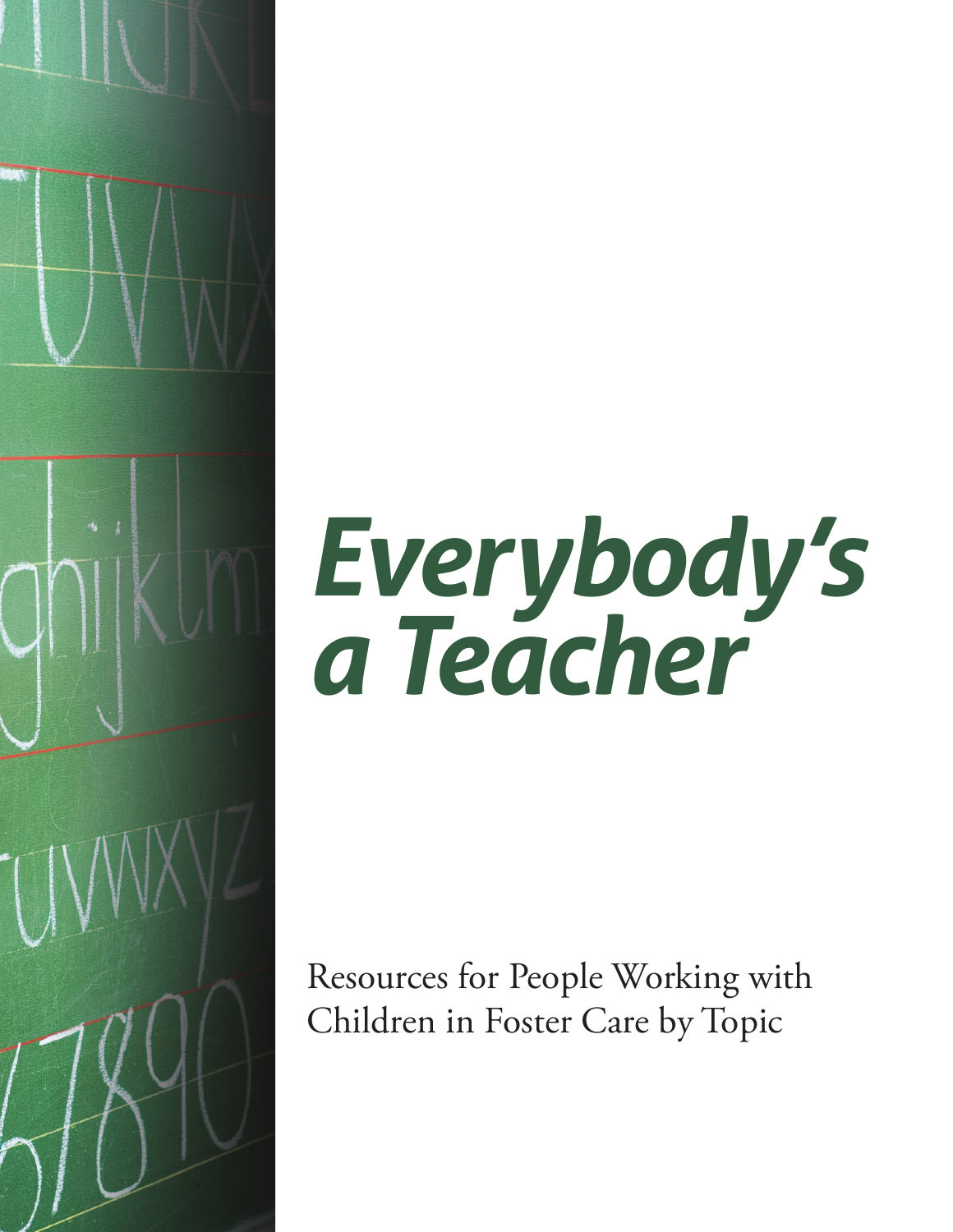## *Early Learning*

**Agency for Workforce Innovation Office of Early Learning** (AWI/OEL) implements the state's early childhood education system. OEL partners with DOE and DCF. OEL is the contact for Child Care Resource and Referral, School Readiness, and Florida's Voluntary Pre-K (VPK) program (the constitutionally mandated program allowing eligible 4 year olds a high quality educational program at no charge). [http://www.floridajobs.org/earlylearning/](http://www.floridajobs.org/earlylearning/index.html) [index.html](http://www.floridajobs.org/earlylearning/index.html)

**Department of Education/Office of Early Learning** (DOE/OEL) works in collaboration with the Agency for Workforce Innovation (AWI) and the Department of Children and Families (DCF) to implement the Voluntary Prekindergarten (VPK) Education program.

**FDLRS,** The Florida Diagnostic & Learning Resources System provides diagnostic, instructional, and technology support services to district exceptional education programs and families of students with disabilities. The system consists of 19 centers that directly serve school districts in the areas of Child Find, Human Resource Development (HRD), Parent Services, and Technology. Additional statewide and regional services support the use of assistive technology, instructional technology, Universal Design for Learning, and AIM/NIMAS Florida services. Online Trainings include LoTTIE Kit, Wonders of WORD, Phonological Awareness for Parents. <http://www.aten.scps.k12.fl.us>

**HIPPY** (Home Instruction for Parents of Preschool Youngsters), The HIPPY curriculum is cognitively based, focusing on language development, problem solving, and perceptual discrimination skills. There are 30 easy-to-use activity packets for each age of the program. Activities take as little as 15 minutes a day for the parent and child to complete. Learning and playing are mingled throughout a structured curriculum as parents encourage their children to recognize shapes and colors, tell stories, follow directions, solve logical problems, and acquire other school readiness skills. Apart from building on the basic bond between parents and children, parents learn how to prepare their children for success in school and beyond. Twice a month, someone visits HIPPY parents in their home to role play the activity packets. Every other week, parents attend group meetings with other parents, HIPPY staff, consultants, and volunteers.<http://floridahippy.fmhi.usf.edu/>

**PAT** (Parents As Teachers) helps organizations and professionals work with parents during the critical early years, from conception to kindergarten. Grounded in research, PAT develops curricula that support a parent's role in promoting school readiness and healthy development of children. Leading health, education and social service organizations seek out Parents as Teachers curricula and training because of its flexibility and ability to easily integrate with other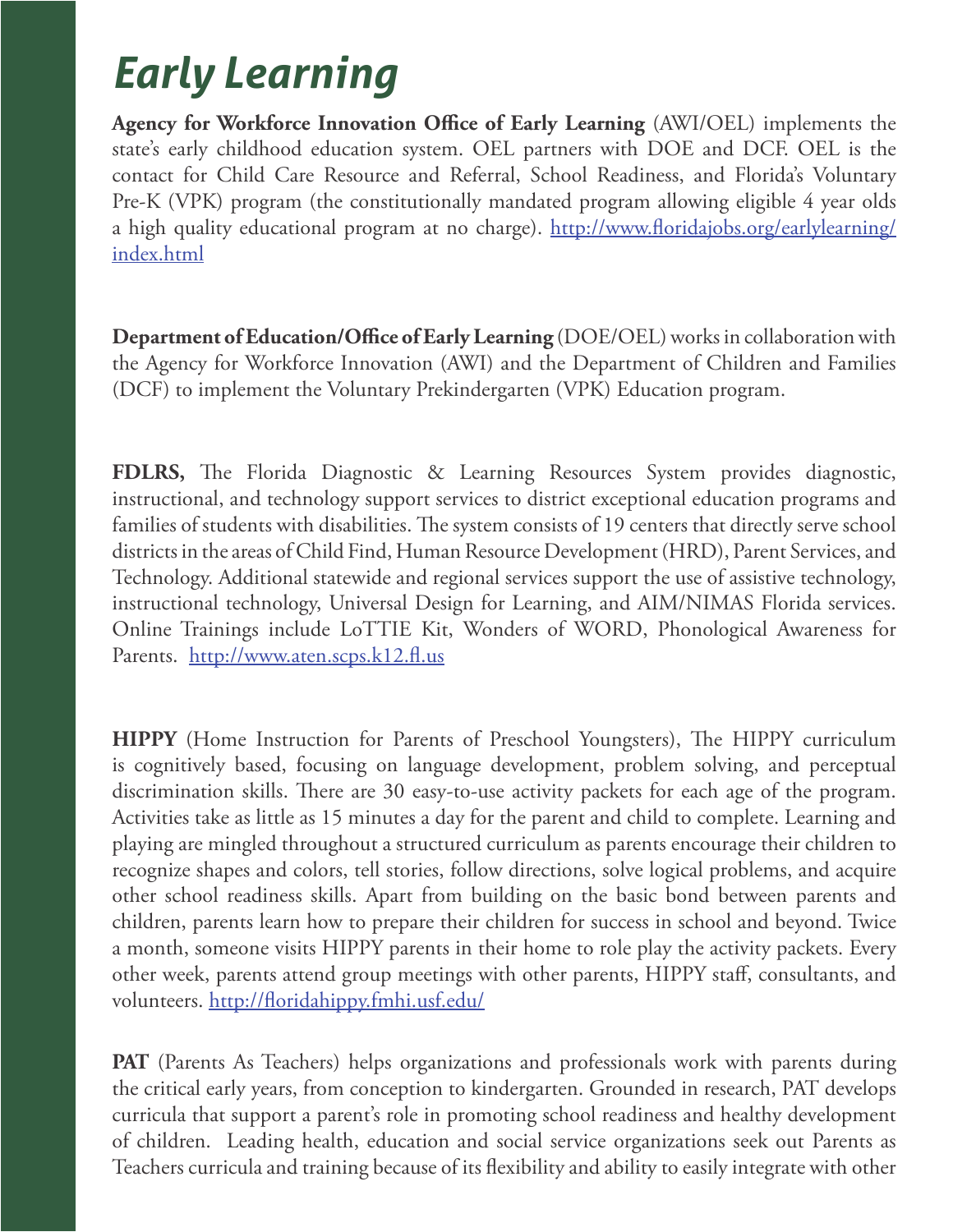services they provide. The training addresses the developmental needs of a child, including those in vulnerable situations using practical, hands-on applications for parents. [http://www.](http://www.parentsasteachers.org/) [parentsasteachers.org/](http://www.parentsasteachers.org/)

**Just Read Florida** <http://www.justreadflorida.org/> Florida's reading initiative. See especially [Read to Learn,](http://www.justreadflorida.org/docs/Read_to_Learn.pdf) [FCAT Explorer](http://www.fcatexplorer.com/) [,Beginning Reading , Practical Ideas for Parents](http://www.tea.state.tx.us/reading/products/praidepar.pdf) , and [Promote](http://www.justreadflorida.org/promote.asp) [Literacy Skills](http://www.justreadflorida.org/promote.asp)

**Early Identification and Intervention** - The *First Signs* web site provides extensive, vital information, covering a range of issues from healthy development to concerns about a child, from the screening and referral process to treatment, and from current research and guidelines to links to other resources on the internet and in print.<http://www.firstsigns.org>

#### *Education Resources In Florida*

New **School and Graduation Requirements** (SB4) <http://www.fldoe.org/BII/sb4i.asp>

**Sunshine State Standards**, now the Next Generation Sunshine State Standards These are Florida's standards for determining what a child should know and be able to do at each grade level. The areas of social studies, science, language arts, health/physical education, the arts, foreign language, and math are the seven academic areas under the Sunshine State Standards (SSS). These standards are then divided into benchmarks. The benchmarks outline the specific content, knowledge, and skills that students are expected to learn in school. Each student's performance on the Florida Comprehensive Assessment Test (FCAT) in the areas of reading, math, writing, and science indicates his or her progress in reaching these benchmarks. [http://](http://www.floridastandards.org/Standards/FLStandardSearch.aspx) [www.floridastandards.org/Standards/FLStandardSearch.aspx](http://www.floridastandards.org/Standards/FLStandardSearch.aspx)

**FCAT and Student Assessment in Florida.** <http://fcat.fldoe.org/>Beginning with the 2010-2011 school year, the statewide assessment program will begin transitioning to assessing student understanding of the [Next Generation Sunshine State Standards](http://www.floridastandards.org/index.aspx) through the implementation of the Florida Comprehensive Assessment Test® 2.0 (FCAT 2.0) and Florida End-of-Course (EOC) Assessments. Selected grades and subjects will continue to participate in FCAT assessments until the transition is complete. The transition schedule is posted at [http://www.](http://www.fldoe.org/asp/k12memo/pdf/tngcbtf.pdf) [fldoe.org/asp/k12memo/pdf/tngcbtf.pdf](http://www.fldoe.org/asp/k12memo/pdf/tngcbtf.pdf).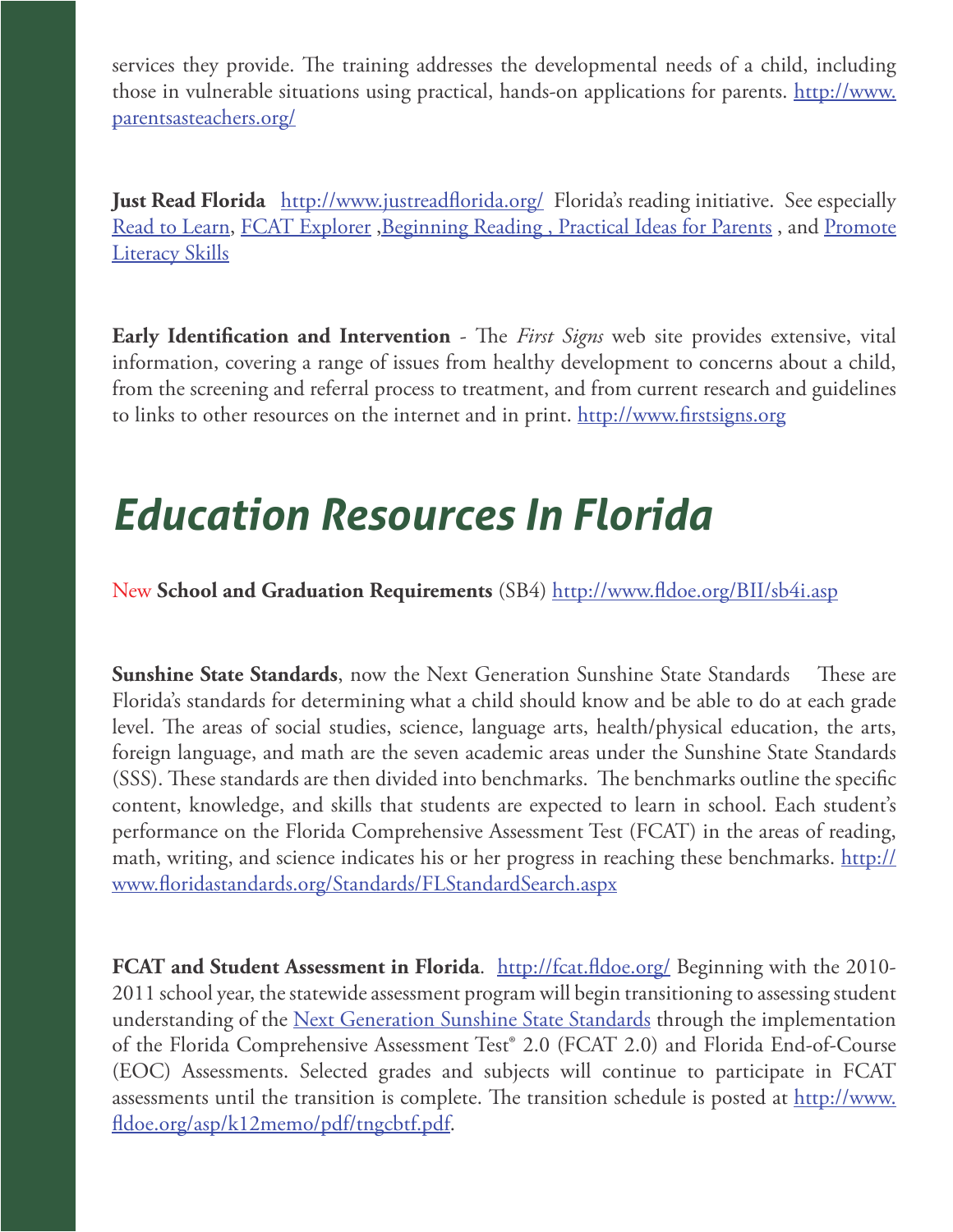**FACTS.org** Florida's educational opportunities and student advising at your fingertips! Choices, on line academic advising for middle and high school from FLDOE [https://access.](https://access.bridges.com/auth/login.do?sponsor=7) [bridges.com/auth/login.do?sponsor=7](https://access.bridges.com/auth/login.do?sponsor=7)

**The Educator's Toolkit on Career and Education Planning** The 2006 Legislature passed House Bill 7087 (A++) which included changes to the middle grades promotion requirements. One requirement states that students must enroll in a semester-long course in career and education planning to be completed in the seventh or eighth grade. As part of the course students will develop a career and education plan using Florida CHOICES Planner (or other career information system such as CHOICES Explorer, etc.) and ePEP at FACTS.org. Schools must use one of the approved tools. The Educator's Toolkit on Career and Education Planning was developed to assist teachers in planning a comprehensive middle school career course. This Toolkit provides easy access to classroom activities, lesson plans, and related web-based resources. Each module will include a module description, lesson plans with student handouts, recommended websites for additional information, and a glossary for the unit. The modules are as follows: Understanding the Workplace,Self Awareness, Exploring Careers, Goal Setting/ DecisionMaking, Workplace Skills, Career/Education, Planning, and Job Search [http://www.](http://www.fldoe.org/workforce/ced/) [fldoe.org/workforce/ced/](http://www.fldoe.org/workforce/ced/)

**National PTA** <http://www.pta.org/> This is site for the National Parent Teacher Association and is chock full of positive parenting tips, education information and suggested family activities. See also Florida PTA and Parent Teacher Association (PTA), Florida Congress of Parents and Teachers, Inc. <http://www.floridapta.org/>

**Response to Instruction/Intervention Florida** The Florida Response to Intervention (RtI) website provides a central, comprehensive location for Florida-specific information and resources that promote schoolwide practices to ensure highest possible student achievement in both academic and behavioral pursuits. Training materials for parents and non profits are also available on this site. [http://www.florida-rti.org/](http://www.florida-rti.org)

**FOSTERING STUDENT SUCCESS: 2010-2011** Technical Assistance Manual for Foster Care Designees and School Based Staff - School Board of Broward County. This document describes procedures which create an awareness of these students' unique educational needs and supportive educational interventions. Teachers and school based staff working closely with the caseworker, the foster parent or guardian will increase the likelihood of these students becoming academically successful. Need cite from Center for Advancement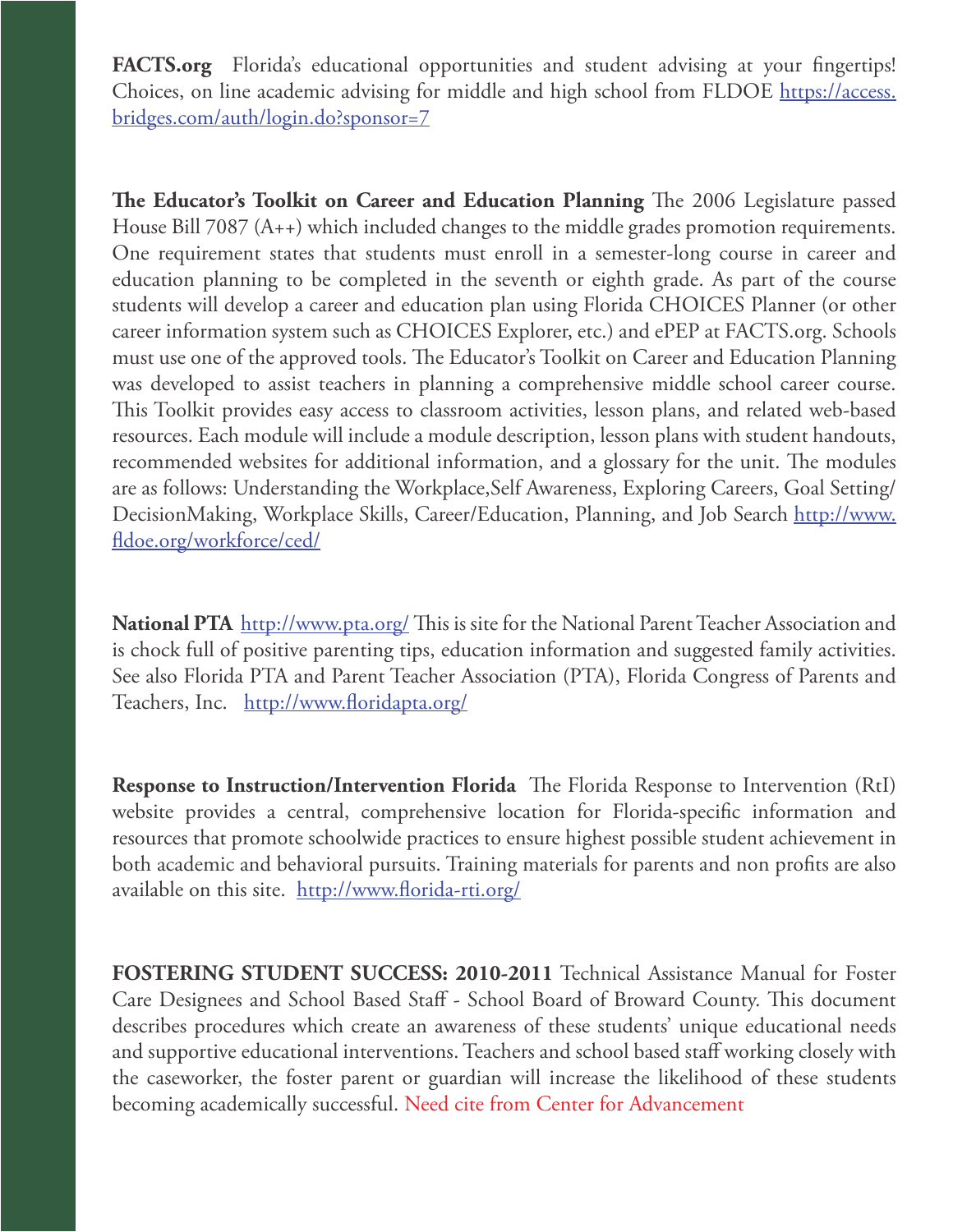**FOSTERING STUDENT SUCCESS: 2010-2011** Child Welfare Caseworker Manual - School Board of Broward County, the Department of Children and Families, and ChildNet, Inc. This document creates an awareness of these students' unique educational needs and provides supportive educational interventions. These procedures are intended for children who have been removed from their parent's or primary caregivers' custody by the court and placed in a licensed shelter, foster family, group home, or licensed residential facility. Need Cite for Center for Advancement

#### *Education Advocacy and Accountability Issues*

**Asking the Right Questions II**: Judicial Checklists to Meet the Education Needs of Children and Youth in Foster Care. Sophia Gatowski, Tracy Medina, and Megan Warren. Casey Family Programs and National Council of Juvenile and Family Court Judges, 2008. [http://www.casey.](http://www.casey.org/Resources/Publications/AskingQuestions.htm) [org/Resources/Publications/AskingQuestions.htm.](http://www.casey.org/Resources/Publications/AskingQuestions.htm)

**Meeting the Education Requirements of Fostering Connections: Learning From the Field.** This brief aims to help agency leaders, policymakers, judges, and their partners understand and respond effectively to the education requirements of the Fostering Connections Act. It reflects lessons learned from initiatives to improve education outcomes including the need for good interagency collaboration. http://www.financeproject.org/publications/FCWG [EducationLessonsLearned.pdf](http://www.financeproject.org/publications/FCWG_EducationLessonsLearned.pdf)

**Closing the Graduation Gap**: A Superintendent's Guide for Planning Multiple Pathways to Graduation. Chicago, Ill.: Multiple Pathways to Graduation Work Group, Youth Transition Funders Group, October 2008. Available at [www.ytfg.org/documents/](http://www.ytfg.org/documents/ClosingtheGraduationGapFinal13October2008.pdf) [ClosingtheGraduationGapFinal13October2008.pdf](http://www.ytfg.org/documents/ClosingtheGraduationGapFinal13October2008.pdf)

**Education Advocacy Systems**: A Study of How California Counties Ensure Foster Youth Receive the Educational Advocacy and Opportunities They Need (NCYL, 2010) [http://](http://centerforchildwelfare.fmhi.usf.edu/outofhome/addlresources/CA_Education_Advocacy_Systems_1_%5b1%5d.pdf) [centerforchildwelfare.fmhi.usf.edu/outofhome/addlresources/CA\\_Education\\_Advocacy\\_](http://centerforchildwelfare.fmhi.usf.edu/outofhome/addlresources/CA_Education_Advocacy_Systems_1_%5b1%5d.pdf) [Systems\\_1\\_%5b1%5d.pdf](http://centerforchildwelfare.fmhi.usf.edu/outofhome/addlresources/CA_Education_Advocacy_Systems_1_%5b1%5d.pdf)

**National Dropout Prevention Center/Network** Provides resources that enable a new or enhanced appreciation for the importance of a quality education and a high school diploma. <http://www.dropoutprevention.org/>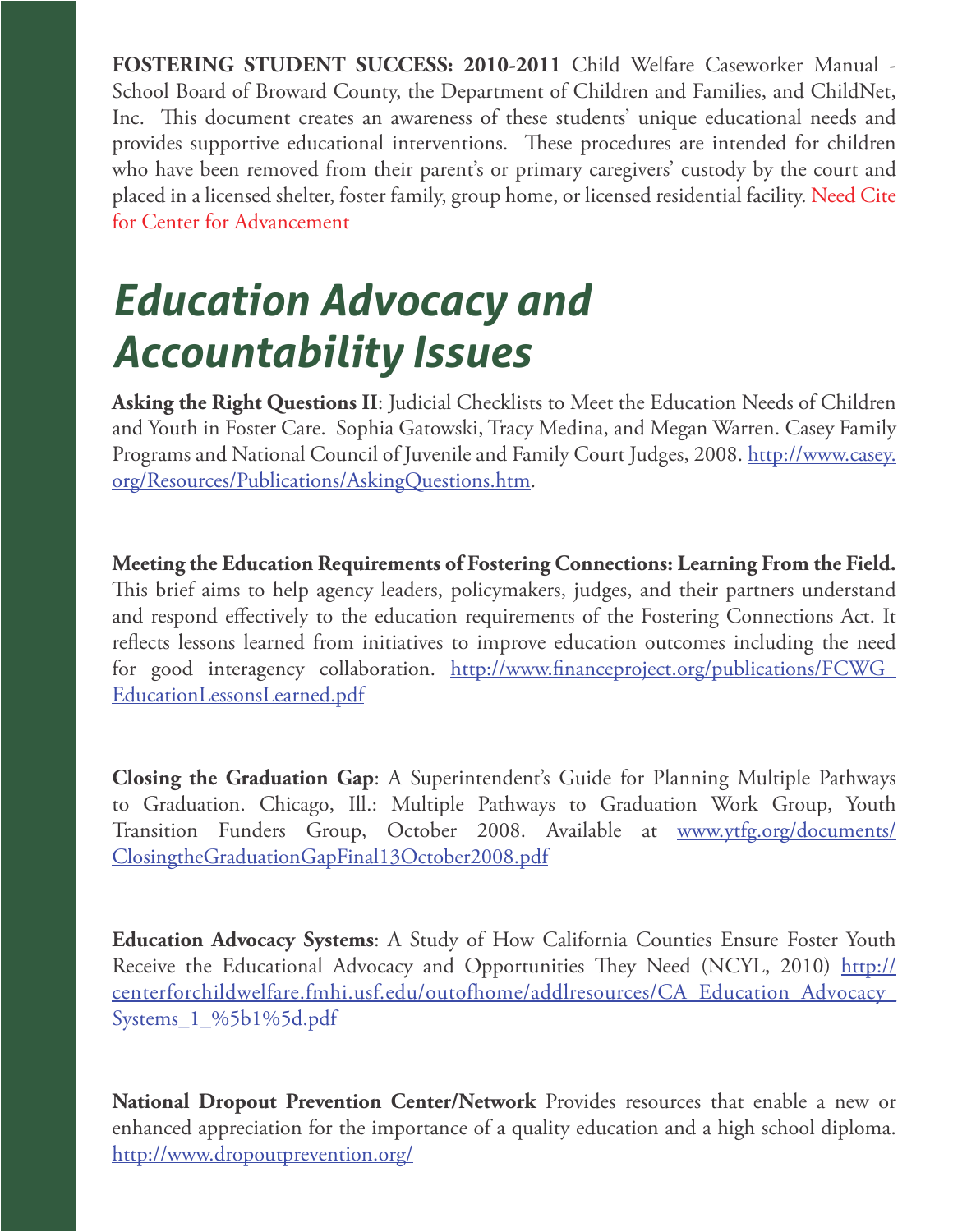**Education and Foster Care: Resources**. National Resource Center for Family-Centered Practice and Permanency Planning. [http://www.hunter.cuny.edu/socwork/nrcfcpp/](http://www.hunter.cuny.edu/socwork/nrcfcpp/info_services/education-and-foster-care.html) [info\\_services/education-and-foster-care.html](http://www.hunter.cuny.edu/socwork/nrcfcpp/info_services/education-and-foster-care.html).

**Learning curves: education advocacy for children in foster care**. McNaught, K.M. (2004). Washington, DC: ABA Center on Children and the Law. <http://www.abanet.org/abastore>

**A Road Map for Learning:** Improving Education Outcomes in Foster Care. Casey Family Programs, 2004. [www.casey.org/Resources/Publications/RoadMapForLearning.htm](http://www.casey.org/Resources/Publications/RoadMapForLearning.htm)

**Educational Outcomes for Children and Youth in Foster and Out-of-Home Care**, Casey Family Programs. (December, 2006). National Working Group on Foster Care and Education. <http://casey.org/Resources/Publications/EducationalOutcomes.htm>

**Educating Children in Foster Care**, National Conference of State Legislatures: Children's Policy Initiative. Washington, DC. Christian, S. (2003). <http://www.ncsl.org/programs/cyf>

**HELPING TRAUMATIZED CHILDREN LEARN**: Massachusetts Advocates for Children <http://www.massadvocates.org>

**Educating Children "At Risk" : A Handbook for Caseworkers, Probation Officers and Family**. Kintisch, B. & Stotland, J. (March 2004). Education Law Center (Phil., PA). [http://](http://www.elc-pa.org/pubs/downloads/english/man-children-in-placement.pdf) [www.elc-pa.org/pubs/downloads/english/man-children-in-placement.pdf](http://www.elc-pa.org/pubs/downloads/english/man-children-in-placement.pdf)

**Make A Difference in a Child's Life: A Manual for Helping Children and Youth Get What They Need in School**. TeamChild and Casey Family Programs (2000). [http://www.teamchild.](http://www.teamchild.org/manual/manual.pdf) [org/manual/manual.pdf](http://www.teamchild.org/manual/manual.pdf)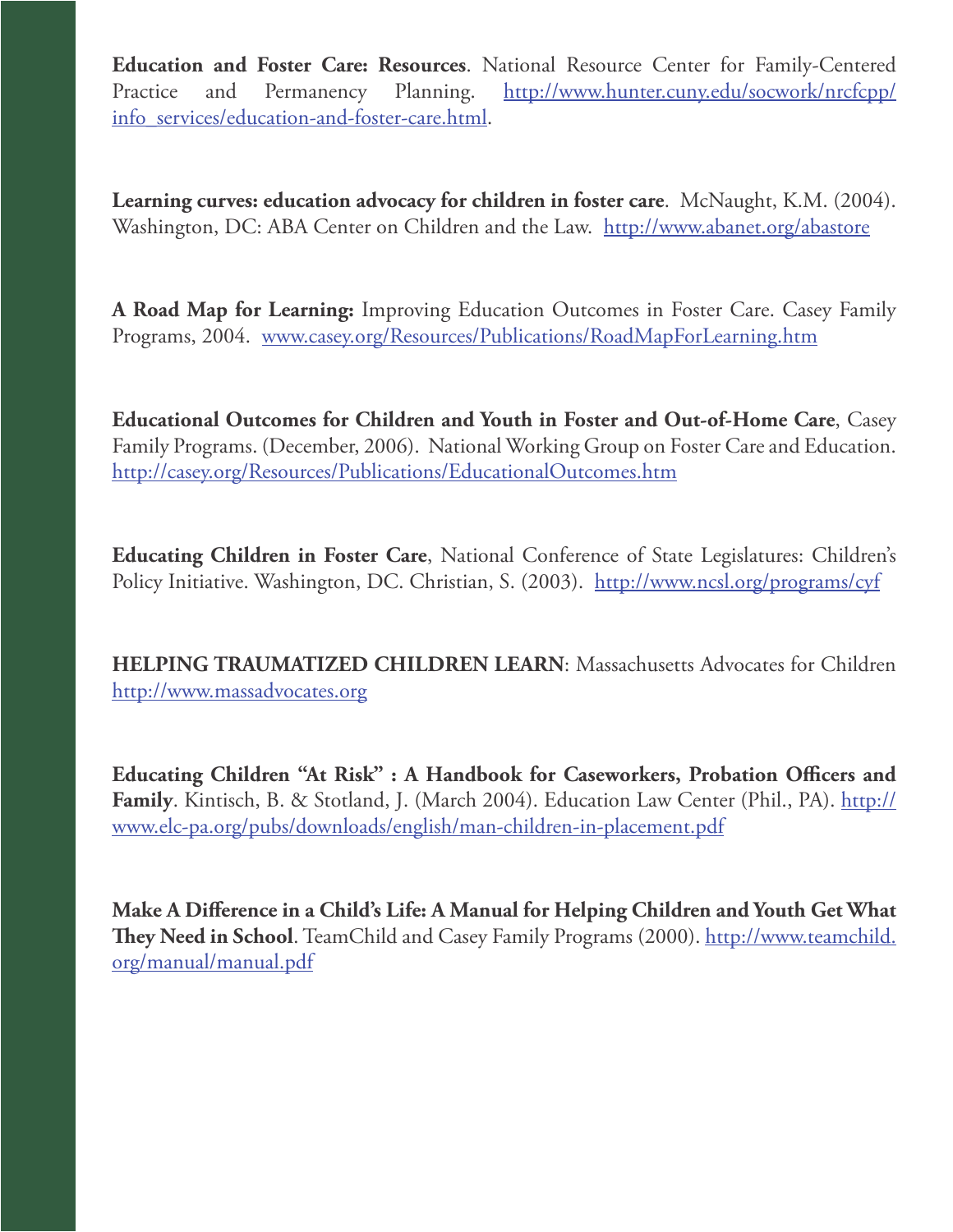## *School Stability*

**2010 Dependency Summit presentation** on "Stability in School Placement", K.M. McNaught (ABA) and Deborah A. Schroth (DCF/CLS) [http://centervideo.forest.usf.edu/](http://centervideo.forest.usf.edu/dep10/schoolstab/schoolstab.html) [dep10/schoolstab/schoolstab.html](http://centervideo.forest.usf.edu/dep10/schoolstab/schoolstab.html)

**School Selection for Students in Out-of-Home Care**, National Center for Homeless Education at [http://www.serve.org/nche/ibt/sc\\_foster.php](http://www.serve.org/nche/ibt/sc_foster.php). An excellent explanation of how the laws (McKinney-Vento and Fostering Connections) work together and the implications for schools and child welfare; plus a checklist of questions to guide decision making.

**Educational Stability for Children and Youth in Foster Care, 2001-Present** (compiled in 2006). National Clearinghouse on Child Abuse and Neglect Information and National Adoption Information Clearinghouse. [http://www.hunter.cuny.edu/socwork/nrcfcpp/](http://www.hunter.cuny.edu/socwork/nrcfcpp/downloads/teleconferences/educational_stability.pdf) [downloads/teleconferences/educational\\_stability.pdf.](http://www.hunter.cuny.edu/socwork/nrcfcpp/downloads/teleconferences/educational_stability.pdf)

**School Stability Promotes Education Opportunity for Connecticut's Children in Foster Care**. Dufresne and Kramer, .New Haven, Conn.: Connecticut Voices for Children, November 2009. [www.ctkidslink.org/publications/edu09schoolstabilitynov.pdf](http://www.ctkidslink.org/publications/edu09schoolstabilitynov.pdf)

#### *Transition Resources for Youth with Disabilities*

**SIMPLY Careers!** Helping Students with Disabilities Effectively Plan Their Futures through Comprehensive Career Development *A Guide for Persons Involved in Transition Planning* by Lisa Atwood Guess, Educational Consultant, through an administrative services grant to the Panhandle Area Educational Consortium/Washington County School Board, funded by the State of Florida, Department of Education, Bureau of Instructional Support and Community Services, through federal assistance under the Individuals with Disabilities Education Act (IDEA), Part B.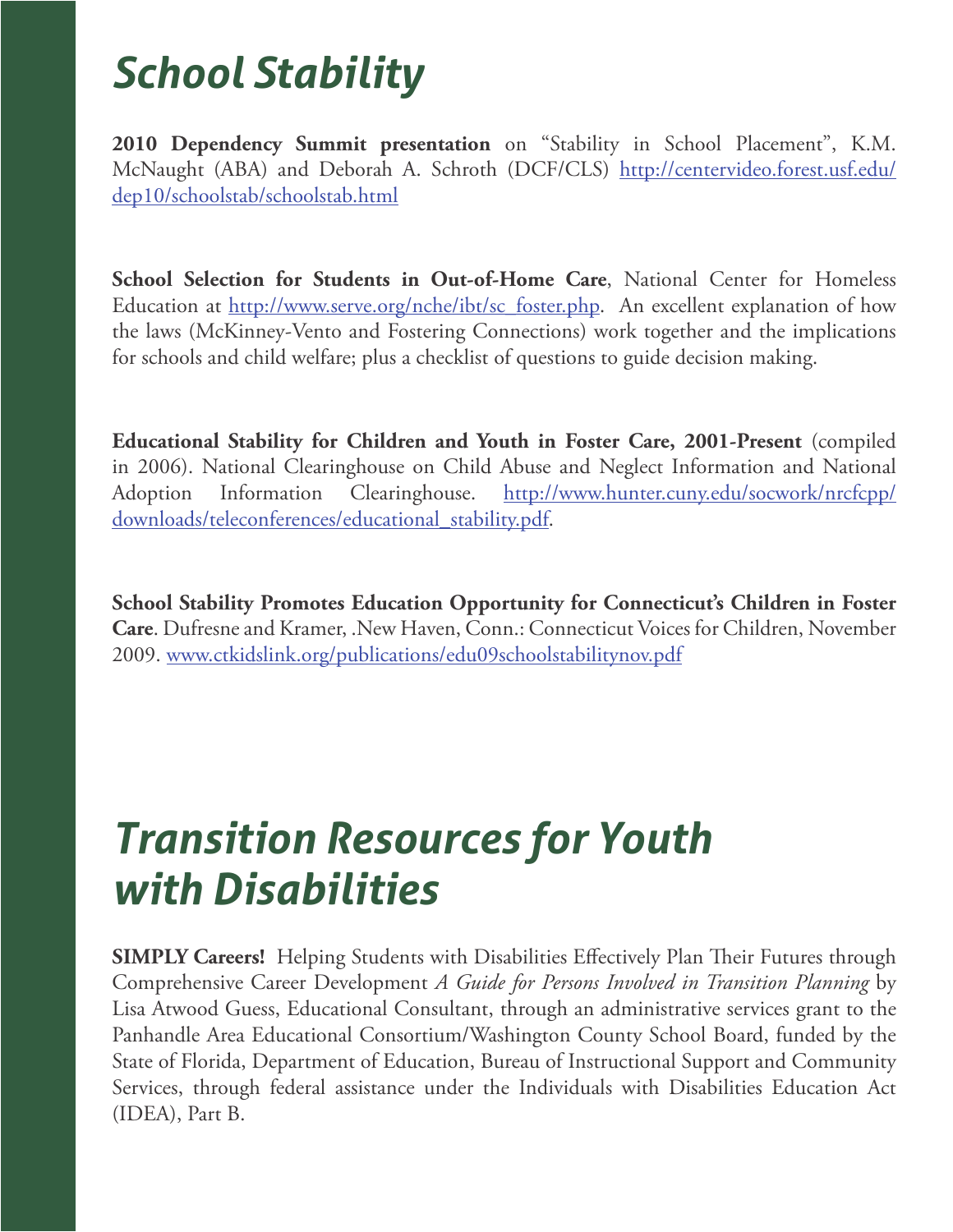Project10: Transition Education Network. "Project 10," assists Florida school districts and relevant stakeholders in building capacity to provide secondary transition services to students with disabilities in order to improve their academic success and post-school outcomes. [http://](http://www.project10.info/) [www.project10.info/](http://www.project10.info/)

**Transition to Independence Process** (TIP) assists young people with emotional and/or behavioral difficulties (EBD) in making a successful transition to adulthood with all young persons achieving, within their potential, their goals in the transition domains of education, employment, living situation, and community life. <http://tip.fmhi.usf.edu/>

**Transition, The Passage from Youth to Adulthood**, Your guide to the services and information that can make transition a success for young people with disabilities who went through the Foster Care system. The Advocacy Center for Persons with Disabilities and Florida's Children First (2008) http://advocacycenter.org/documents/Transition/Foster Care Transition [Book\\_2-11-09.pdf](http://advocacycenter.org/documents/Transition/Foster_Care_Transition_Book_2-11-09.pdf)

#### *Transition Resources for All Youth*

**FYI Transition**. An interactive website to help students and families plan for transition, [http://](http://www.fyitransition.org/) [www.fyitransition.org/](http://www.fyitransition.org/)

**Education Pays 2010**: The Benefits of Higher Education for Individuals and Society Individuals with higher levels of education earn more and are more likely than others to be employed. Median earnings of bachelor degree recipients working full-time, year-round in 2008 were \$55,700, \$21,900 more than median earnings of high school graduates. Individuals with some college but no degree earned 17% more than high school graduates working fulltime year-round. Their median after-tax earnings were 16% higher. For young adults between the ages of 20 and 24, the unemployment rate in the fourth quarter of 2009 for high school graduates was 2.6 times as high as that for college graduates. The financial return associated with additional years of schooling beyond high school and the gaps in earnings by education level have increased over time. [http://trends.collegeboard.org/files/Education\\_Pays\\_2010.pdf](http://trends.collegeboard.org/files/Education_Pays_2010.pdf)

**National Resource Center for Youth Services** The University of Oklahoma provides this site for human services professionals help with timely information, training, technical assistance, conferences, books, and curricula.<http://www.nrcys.ou.edu/>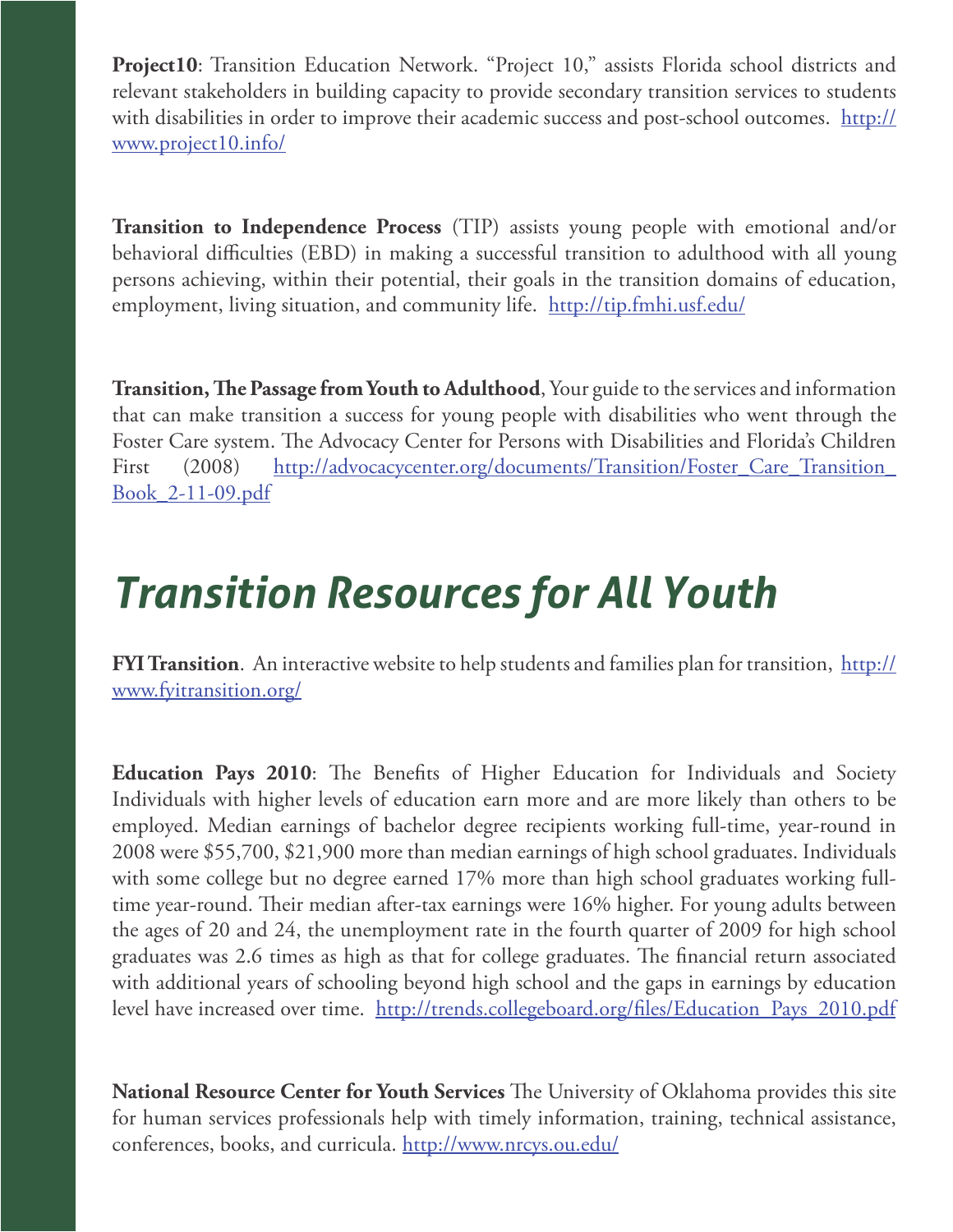**Fostering Connections Resource Center** provides information, training and tools related to implementation of the Fostering Connections to Success and Increasing Adoptions Act [\(www.fosteringconnections.org\)](http://www.fosteringconnections.org)

**The Transition Center** This University of Florida project focuses on transition through providing training, products, and technical assistance for family members and students [http://](http://www.thetransitioncenter.org/) [www.thetransitioncenter.org/](http://www.thetransitioncenter.org/)

**Florida Department of Education Office of Student Financial Assistance** [http://www.firn.](http://www.firn.edu/doe/bin00065/home0065.htm) [edu/doe/bin00065/home0065.htm](http://www.firn.edu/doe/bin00065/home0065.htm) Provides information on grants, scholarships and loans.

**Transition Planning for Youth in Foster Care**, by Sarah J. Geenen and Laurie E. Powers, Portland State University. A report on a study/comparison of IEPs for youth in care and youth not in care. Contains informative implications for improved practice. [http://www.](http://www.specialpopulations.org/Whole_Journal/JVSNE_Vol28-2_Winter2006.pdf) [specialpopulations.org/Whole\\_Journal/JVSNE\\_Vol28-2\\_Winter2006.pdf](http://www.specialpopulations.org/Whole_Journal/JVSNE_Vol28-2_Winter2006.pdf)

# *Employability Resources*

**Agency for Workforce Innovation** (AWI) is the state agency responsible for job training and employment services and functions as the grant recipient of federal workforce funds and administrative entity for Workforce Florida, Inc. Youth known to DCF receive a priority status in services by AWI.<http://www.floridajobs.org/>

**All About Work** Allows students the opportunity to seek answers to employment questions, such as "How can I find a job? Where? Who can help me?" [http://www.nhlink.net/employme/](http://www.nhlink.net/employme/index.htm) [index.htm](http://www.nhlink.net/employme/index.htm)

**Career Planning/Competency Model** Encourages individuals to explore and gather information which enables them to synthesize, gain competencies, make decisions, set goals, and take action in career planning. http://www.bgsu.edu/offices/sa/career/students/planning [process.html](http://www.bgsu.edu/offices/sa/career/students/planning_process.html)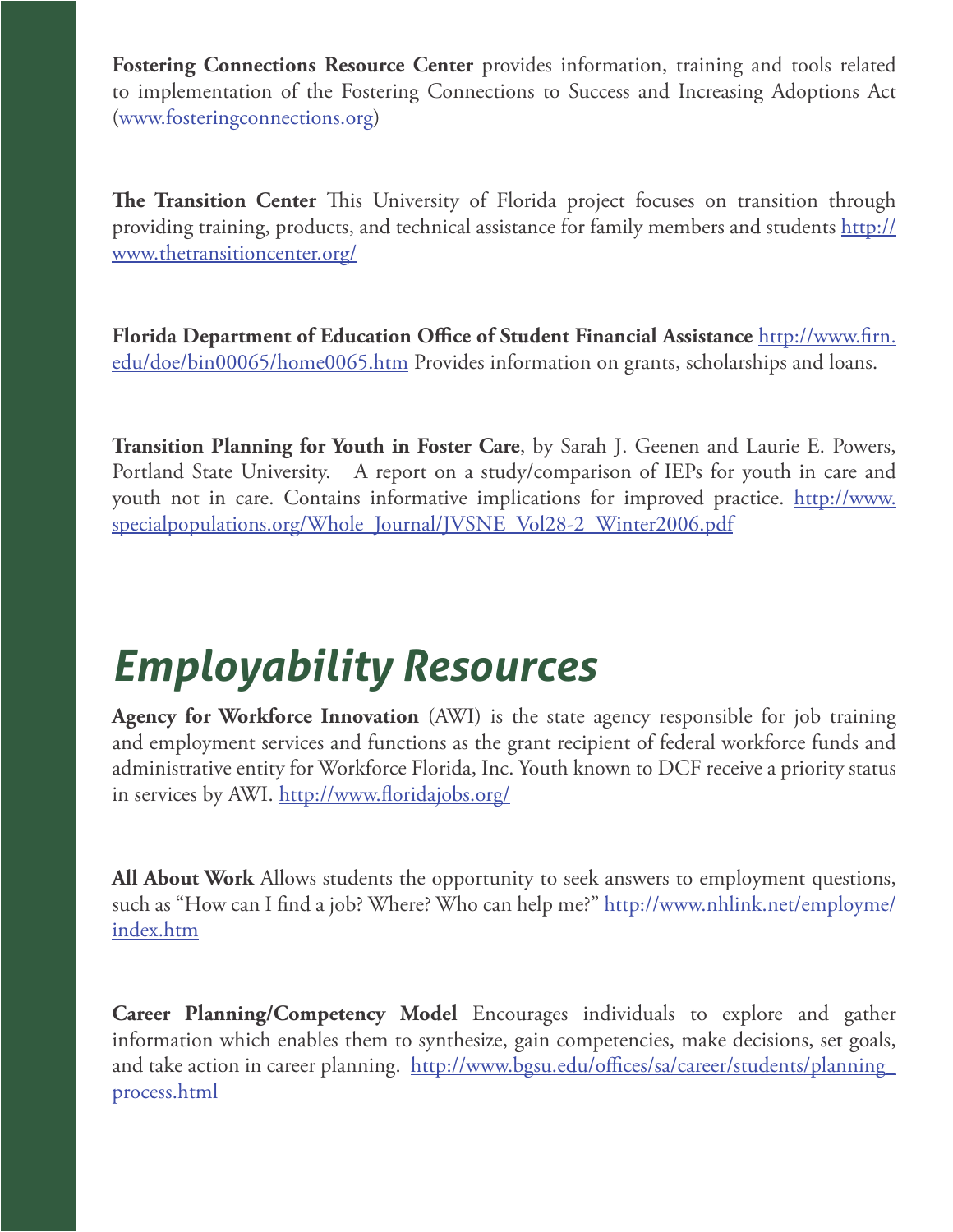**It's My Life: Employment Guide** provides benchmarks for career exploration and techniques for job seeking. It breaks out the benchmarks by age group and lets young people describe their successes in their own words. It also provides a wealth of links to online tools and assessments and many suggestions for taking advantage of community resources. This guide provides the following recommendations to help prepare young people for employment: Start early to develop employability; cultivate interests and skills, and relate them to future employment; promote activities that help young people explore careers; Build job-readiness skills; Help young people get and keep jobs; Promote work-related education and training after high school. <http://casey.org/Resources/Publications/ItsMyLife/Employment.htm>

**Employment of Former Foster Youth as Young Adults: Evidence from the Midwest Study** By Jennifer L. Hook and Mark Courtney, Partners for Our Children, University of Washington, Chapin Hall Issue Brief (March, 2010) [www.chapinhall.org](http://www.chapinhall.org)

## *Special Education-Exceptional Education Resources*

**Child Find** FDLRS Child Find, in coordination with the school districts, locates children who are potentially eligible for services under the Individuals with Disabilities Act (IDEA) and links them with needed services. Child Find services help to promote general public awareness of programs and services available for young children who have or are at risk of developing disabilities. Service coordination for diagnostic screening, placement, training, and support is also provided. For more information on Child Find services in your area, you can select the school district from the menu on the above link or select the name of your FDLRS Center. <http://www.fdlrs.com/childfind.html>

**Florida Department of Education** DOE is the State Education Agency ("SEA") for the Individuals with Disabilities Education Act ("IDEA") and an administrative entity for Section 504 of the Rehabilitation Act of 1973 and must fulfill its obligations for educationally relevant services to children and youth with disabilities that interfere with their learning or inhibit their access to the education environment before, during and after the ages of compulsory school attendance. Pursuant to IDEA, some students with disabilities are eligible to attend school up to age 22 <http://www.firn.edu/doe/>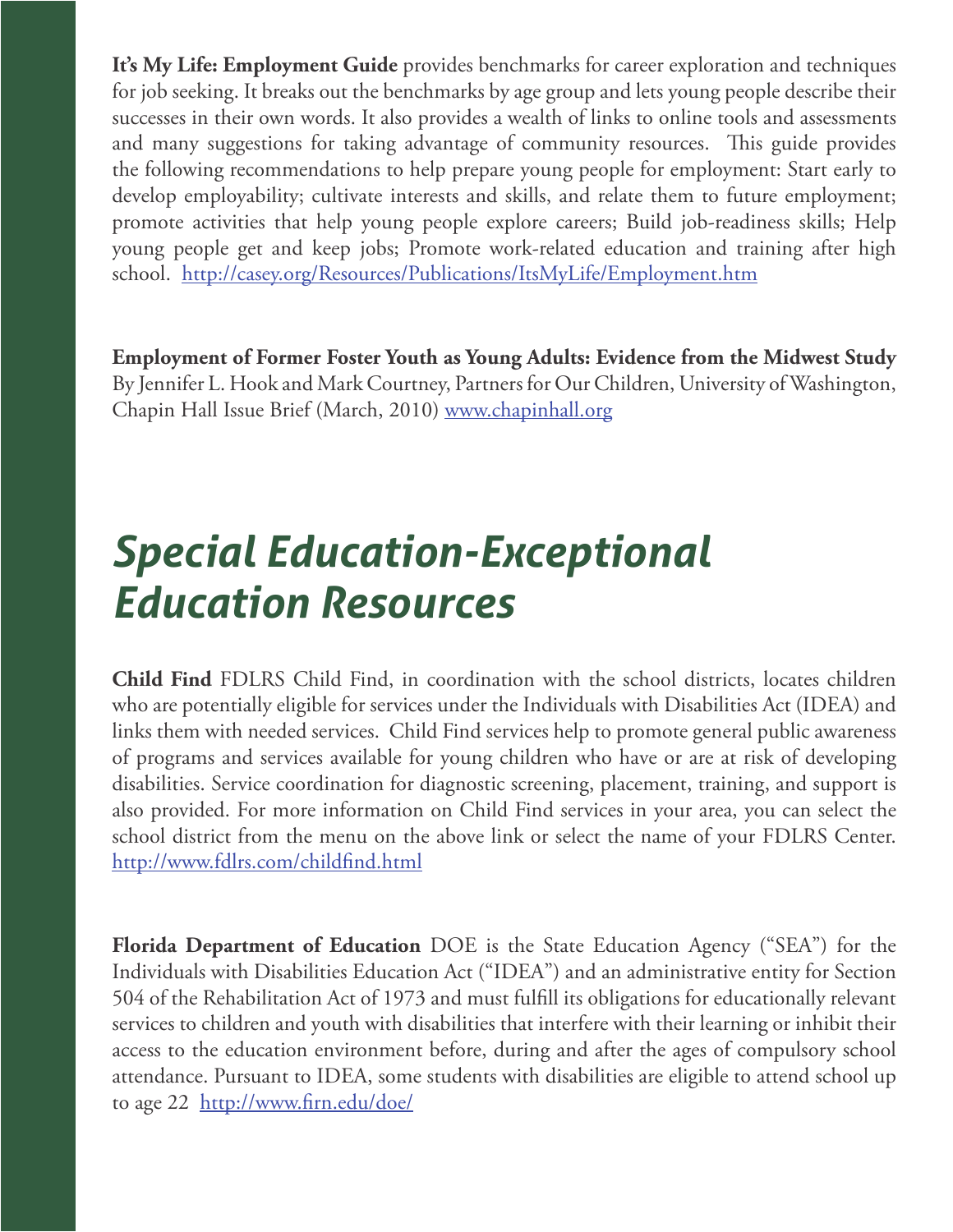**Bureau of Exceptional Education and Student Services Clearinghouse Information Center** Resource center for people with exceptionalities, exceptional student education, school improvement, student outcomes, coordinated school health, parent and professional partnerships, and many other topics. It also provides copies of about 400 items produced by the FDoE. <http://www.fldoe.org/ese/clerhome.asp>

**Guide to the Individualized Education Program** The ins and outs of the IEP, for youth, parents, and teachers. Includes information regarding what should happen throughout the process. <http://www.ed.gov/parents/needs/speced/iepguide/index.html>

**A Parent and Teacher Guide to Section 504**: Florida DOE's explanation of Section 504 of the Vocational Rehabilitation Act in FAQ format. <http://www.fldoe.org/ese/pdf/504bro.pdf>

Self Determination, Florida: A requirement for the "consideration of instruction or the provision of information in the area of self-determination to assist the student to be able to actively and effectively participate in IEP meetings and self-advocate, if appropriate" was added to Florida State Board of Education Rules in 2004 for students with disabilities with IEPs beginning at age 14. The rules were updated and approved on December 2008. The new rules moved the requirement to age 16, but districts are being encouraged to continue implementation beginning at age 14.Self Determination is to educators as youth empowerment is to child welfare folks. [http://www.fldoe.org/articulation/pdf/2009\\_Handbook.pdf](http://www.fldoe.org/articulation/pdf/2009_Handbook.pdf)

**National Dissemination Center for Children with Disabilities** This site is a central source of information on: disabilities in infants, toddlers, children, and youth; IDEA, No Child Left Behind (as it relates to children with disabilities); and research-based information on effective educational practices and specific disabilities. <http://www.nichcy.org/>

**Charting the Course: Supporting the Career Development of Youth with Learning Disabilities**. Timmons, J., Wills, J., Kemp, J., Basha, R. & Mooney, M. (2010). Washington, DC: Institute for Educational Leadership, National Collaborative on Workforce and Disability for Youth This Guide was developed to help youth service professionals better understand issues related to learning disabilities so that they can help youth with learning disabilities develop individual strategies that will enable them to succeed in the workplace. [http://www.](http://www.ncwd-youth.info/ld-guide) [ncwd-youth.info/ld-guide](http://www.ncwd-youth.info/ld-guide)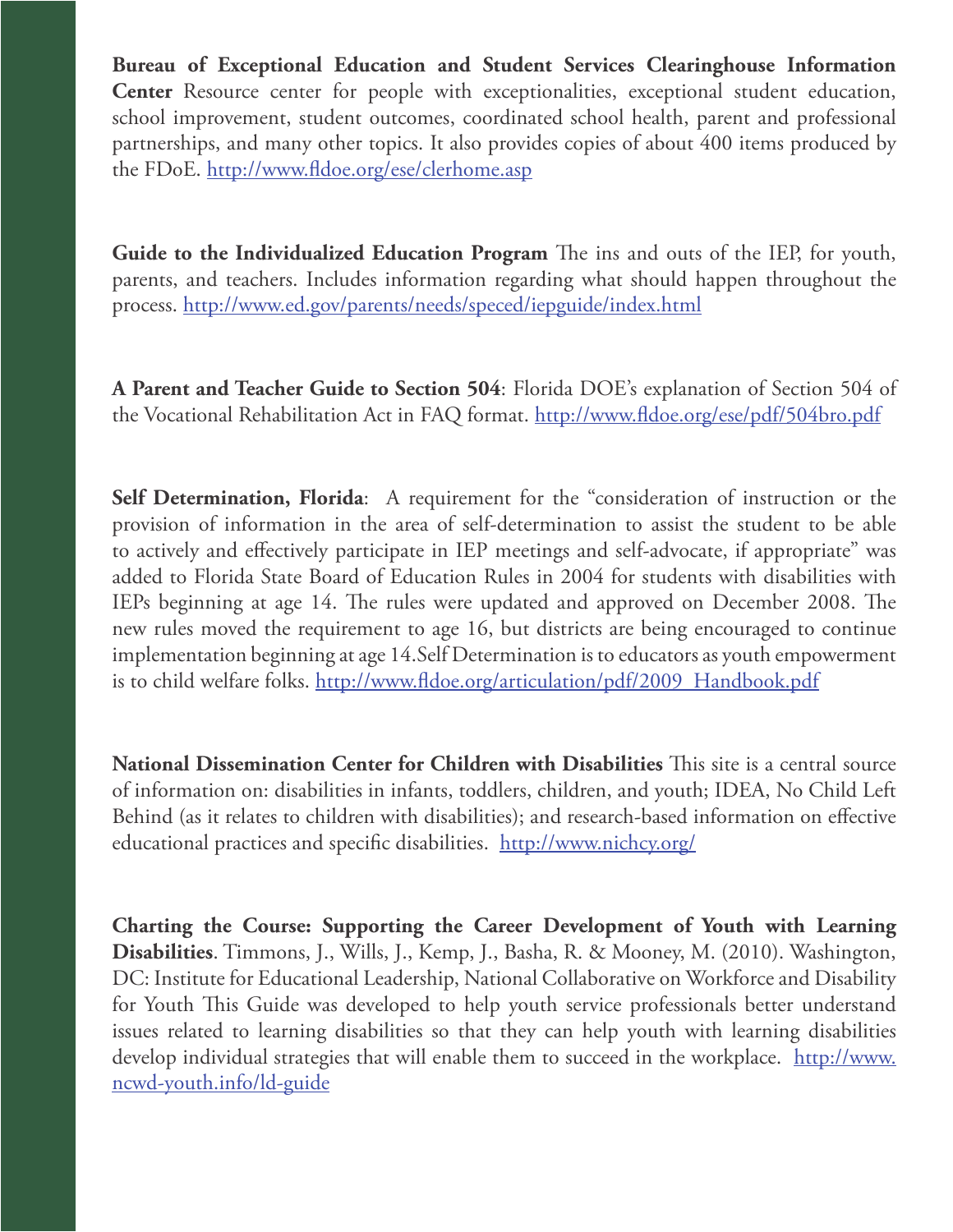#### *Working with Persons with Disabilities*

**Florida Agency for Persons with Disabilities** APD serves as the designated agency providing support to individuals, in this case children, youth, and young adults, with developmental disabilities in living, learning and working in their communities. APD provides critical services and supports to eligible youth in reaching their full potential as they mature into adult life. The agency serves people with spina bifida, autism, cerebral palsy, Prader-Willi syndrome, and mental retardation. APD customers may be served by funding provided through several waiver programs to provide services in their community. Other customers are provided assistance without being put in a waiver program.<http://www.apd.myflorida.com/>

**Florida Developmental Disabilities Council** advocates and promotes meaningful participation in all aspects of life for Floridians with developmental disabilities. Good and informative website. <http://fddc.org/>

**Advocacy Center for Persons with Disabilities** Florida's official protection and advocacy system for Floridians with disabilities advances the quality of life, dignity, equality, selfdetermination, and freedom of choice of persons with disabilities through collaboration, education, advocacy, as well as legal and legislative strategies. Website has many resources and links. <http://www.advocacycenter.org/>

**Florida Alliance for Assistive Services and Technology** Envisions a seamless, supportive partnership between Florida public and private sectors to provide assistive technology devices and services that will enable persons with disabilities to participate in independent living, education, work, and recreation throughout their lifespan.<http://faast.org/>

**NICHCY** stands for the National Information Center for Children and Youth with Disabilities. NICHCY is an information and referral center that provides free information on disabilities and disability-related issues. Children and youth with disabilities (birth to age 22) are NICHCY's special focus. NICHCY can send you a variety of free and low-cost materials, including fact sheets on specific disabilities, parent guides, bibliographies, and issue papers, News Digest and Transition Summary. NICHCY can also put you in touch with disability organizations, parent groups, and professional associations at the state and national level. Key areas include: Specific disabilities; Early intervention; Special education and related services; Individualized Education Programs (IEPs) ; Family issues; Transition to adult life; Multicultural issues. [http://](http://www.nichcy.org/) [www.nichcy.org](http://www.nichcy.org/)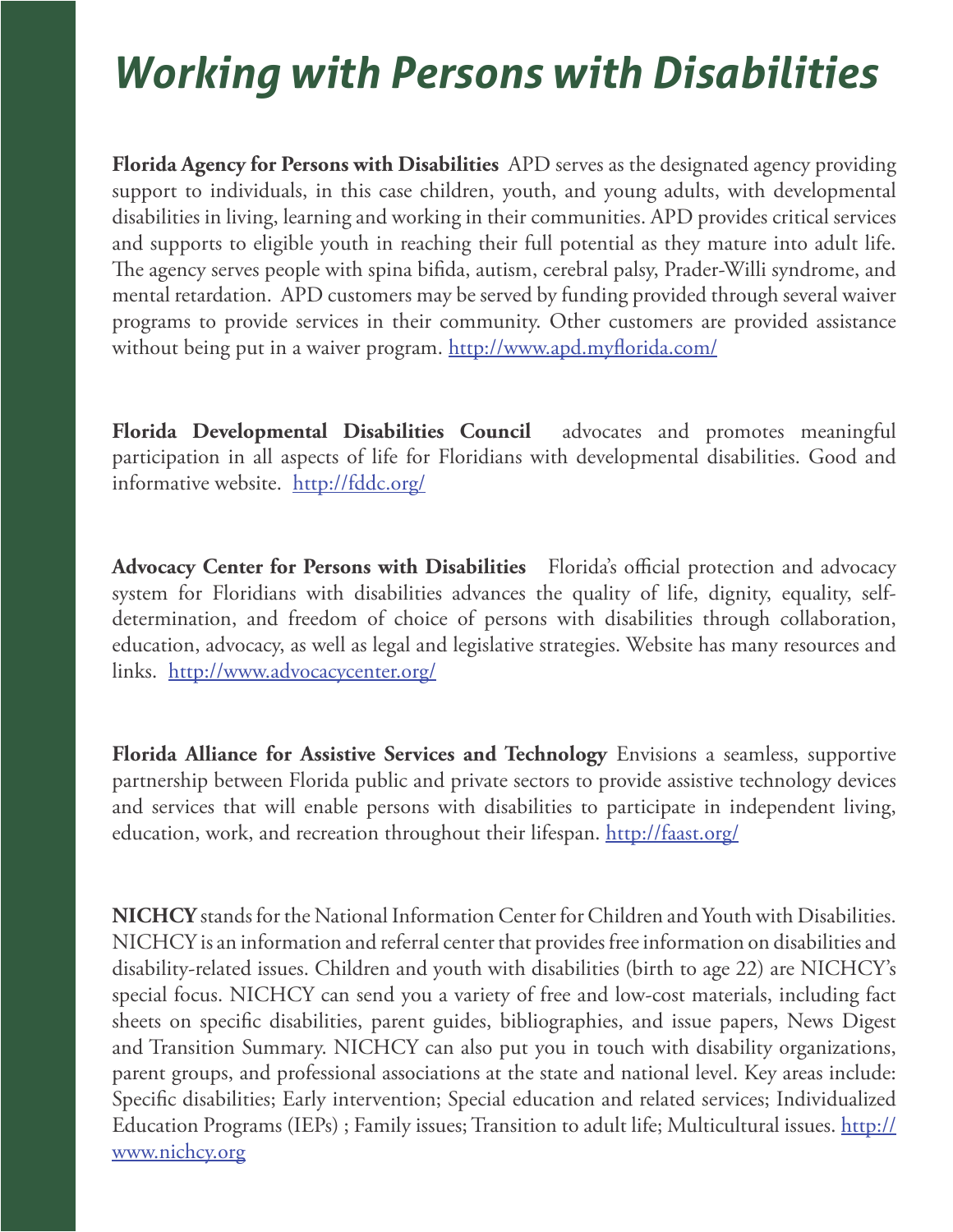NICHCY Selected Articles and Information:

[General Information about Speech and Language Disorders](http://www.kidsource.com/NICHCY/speech.html) 

[General Information about Attention-Deficit/Hyperactivity Disorder](http://www.kidsource.com/NICHCY/adhd.fact.dis.p.k12.4.html)

[Assessing Children For The Presence Of A Disability](http://www.kidsource.com/NICHCY/assessing.1.html)

[Reading and Learning Disabilities: A Resource Guide](http://www.kidsource.com/NICHCY/ld.guide.dis.k12.p.4.1.html)

[NICHCY: Parenting A Child With Special Needs](http://www.kidsource.com/NICHCY/parenting.disab.all.4.1.html)

[General Information about Learning Disabilities](http://www.kidsource.com/NICHCY/learning_disabilities.html) and it includes specific ideas for teaching strategies.

[A Parent's Guide to Accessing Programs for Infants, Toddlers, and Preschoolers with](http://www.kidsource.com/NICHCY/infantpub.html) [Disabilities](http://www.kidsource.com/NICHCY/infantpub.html).

[General Information about Traumatic Brain Injury \(TBI\).](http://www.kidsource.com/NICHCY/brain.html) TBI is the leading cause of death and disability in children and adolescents in the United States and affects more than 1 million children each year.

[General Information about Autism and Pervasive Developmental Disorder ,](http://www.kidsource.com/NICHCY/autism.html) neurological disorders that affect a child's ability to communicate, understand language, play, and relate to others.

[General Information about Disabilities Which Qualify Children And Youth For Special](http://www.kidsource.com/NICHCY/gen.info.disa.all.2.html) [Education Services Under The Individuals With Disabilities Education Act.](http://www.kidsource.com/NICHCY/gen.info.disa.all.2.html)

## *Juvenile Justice and Education*

**Florida Department of Juvenile Justice** Is a partner on the Interagency Agreement for Education of Children in Foster Care. See especially the information on trauma informed care. DJJ is very committed to meeting the needs of the youth in our care." By providing Trauma-Informed Care, we have an opportunity to impact the lives of children like never before. We will be undergoing a paradigm shift in how we provide treatment services. Staff will no longer be asking "what's wrong with you," but instead "what happened to you?" This shift is based on the premise that many of the children and families in the juvenile justice system come from lives filled with trauma, abuse, violence, and fear. " <http://www.djj.state.fl.us/>

Addressing the Unmet Educational Needs of Children and Youth in the Juvenile Justice and Child Welfare Systems Georgetown Public Policy Institute's Center for Juvenile Justice Reform, Peter Leone, University of Maryland, College Park, MD, and Lois Weinberg, California State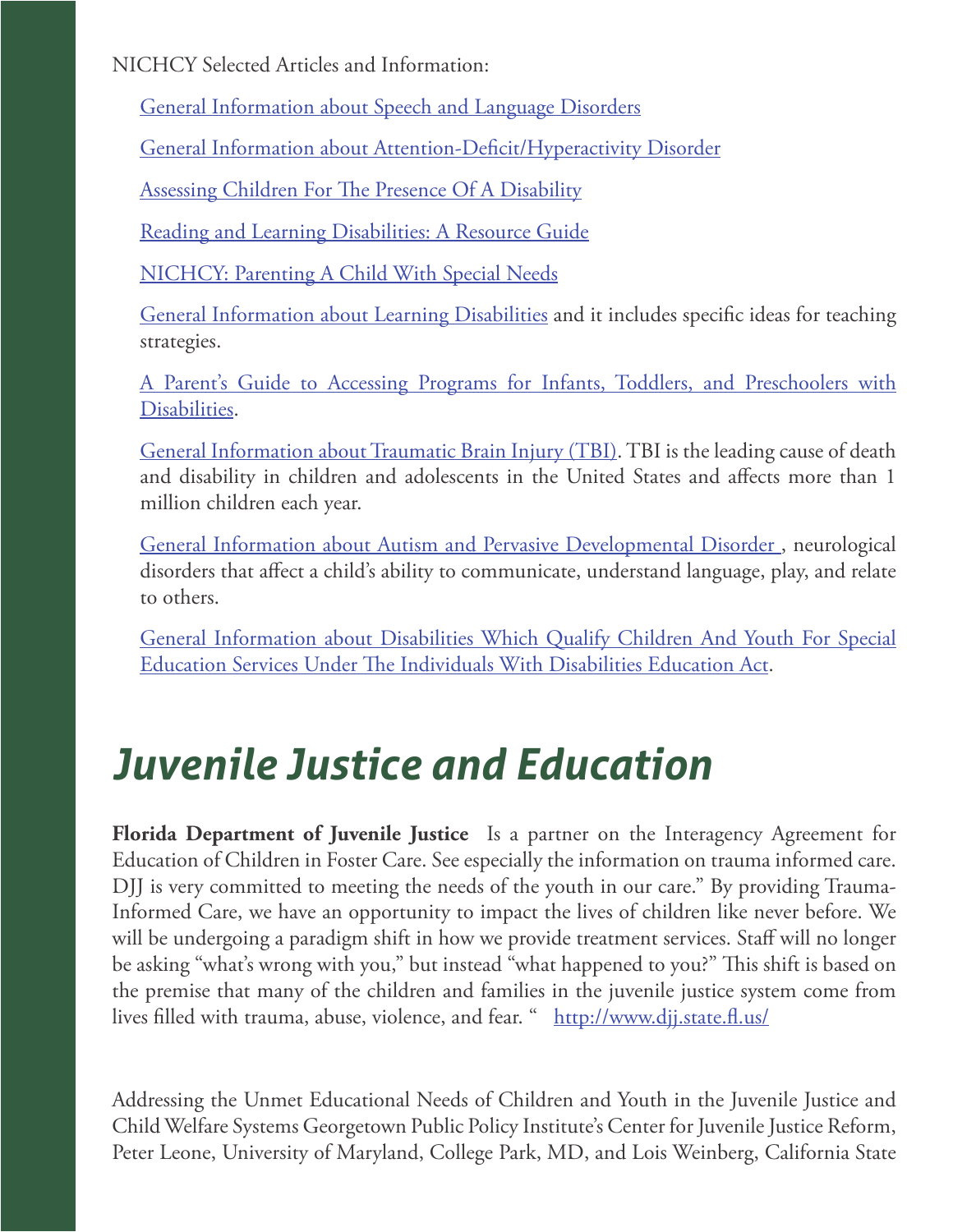University, Los Angeles, CA, the paper reviews educational barriers encountered by youth involved in the juvenile justice and child welfare systems and describes recent legal and policy reforms. Promising practices and evidence-based interventions to improve educational outcomes for these system-involved youth are also provided. [www.cjjr.georgetown.edu/pdfs/](http://www.cjjr.georgetown.edu/pdfs/ed/edpaper.pdf) [ed/edpaper.pdf](http://www.cjjr.georgetown.edu/pdfs/ed/edpaper.pdf) 

Improving Educational Opportunities for Youth in the Child Welfare and Juvenile Justice Systems: Fresno First Year Report. Youth Law Center, Bussiere, A. (2004) [http://ylc.org/](http://ylc.org/ImprovingEducationalOpportunitiesforYouthintheCWandJJSystems.pdf) [ImprovingEducationalOpportunitiesforYouthintheCWandJJSystems.pdf](http://ylc.org/ImprovingEducationalOpportunitiesforYouthintheCWandJJSystems.pdf)

## *Information Sharing*

**Helping Foster Children Achieve Educational Stability and Success: A Field Guide for Information Sharing.** Lichtenberg, L., Lee, A., Helgren, P., & Bradley, S. (Oct. 2004). Washington School Counselor Association. [http://www.wa-schoolcounselor.org /documents/](http://www.wa-schoolcounselor.org/documents/Field_Guide_DRAFT__rev%5B1%5D._.pdf) Field\_Guide\_DRAFT\_rev %5B1%5D. .pdf

**Solving the Data Puzzle: A How To Guide on Collecting and Sharing Information to Improve Educational Outcomes for Children in Out-of-Home Care.** This How To Guide is divided into two sections: a Manual and Tools. The Manual provides details on relevant legal and policy considerations. The Tools provide checklists to guide education and child welfare agencies in collaboration. [http://www.abanet.org/child/education/publications/](http://www.abanet.org/child/education/publications/solvingthedatapuzzle.pdf) [solvingthedatapuzzle.pdf](http://www.abanet.org/child/education/publications/solvingthedatapuzzle.pdf)

**Myth busting: Breaking Down Confidentiality and Decision-Making Barriers to Meet the Education Needs of Children in Foster Care** Myth busting is an online, searchable publication that addresses the issues surrounding confidentiality and other barriers that arise when advocating for the educational rights of young people in care. [http://www.abanet.org/](http://www.abanet.org/child/education/publications/mythbusting2.pdf) [child/education/publications/mythbusting2.pdf](http://www.abanet.org/child/education/publications/mythbusting2.pdf)

#### *Parent and Caregiver Involvement*

**Education Advocacy Curriculum for Foster Parents**. National Foster Parent Association, 2003. [www.nfpainc.org](http://www.nfpainc.org)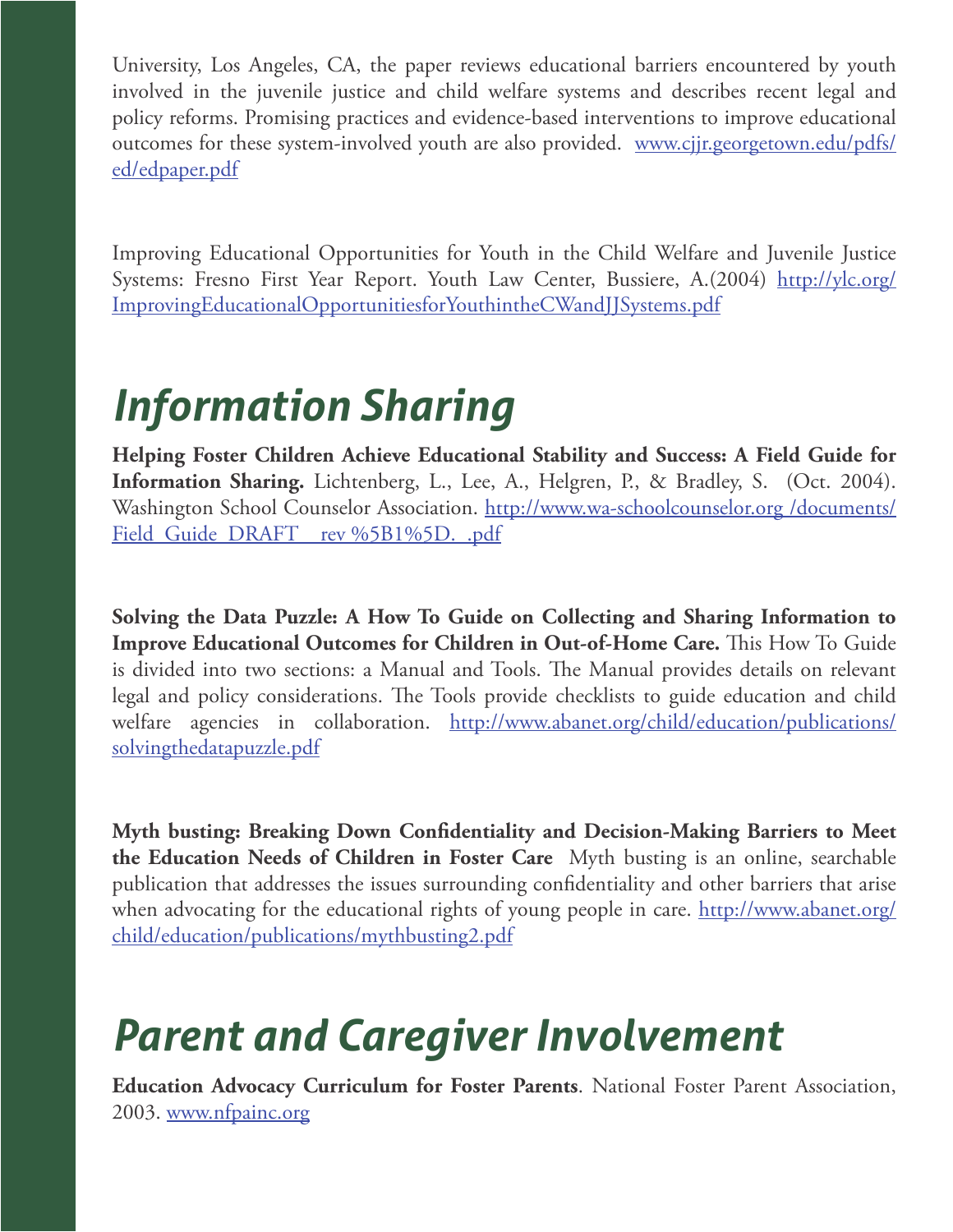**National Parent Information Network** This site contains research-based information about the process of parenting and family involvement in education.<http://npin.org/>

**Parent Advocacy Coalition for Educational Rights** The PACER Center enhances the quality of life of children and young adults with disabilities and their families, based on the concept of parents helping parents. Pacer provides many resources written in an understandable way. <http://www.pacer.org/>

**Surrogate Parent Resources**: When a child or youth in foster care has or is suspected of having a disability, an education advocate may be appointed as the educational decision maker under specified circumstances. Material on Surrogate Parents explaining who, what, when, where, and why has been posted on the Center for Advancement in Child Welfare Practice website. need cite

## *Legal and Policy Issues*

**The Legal Center for Foster Care and Education** serves as a national technical assistance resource and information clearinghouse on legal and policy matters affecting the education of children in the foster care system. Many resources are available at [http://www.abanet.org/](http://www.abanet.org/child/education/home.shtml) [child/education/home.shtml](http://www.abanet.org/child/education/home.shtml)

The Blueprint for Change is a tool created by the Center. It contains 8 Goals for Youth and Benchmarks for each goal indicating progress toward achieving education success as a framework for both direct case advocacy and system reform efforts. This site now contains an interactive database of resources and documents related to the education needs of children in foster care. The ABA set up this page so you can search specific information about the education needs of children in foster care by state, and/or type of document, and/or topic. The Legal Center for Foster Care and Education has released the Second Edition of the Blueprint for Change, which includes many more Examples as well as a new "All Goals" section. To download the newest version of the Blueprint, the corresponding insert card, and the tools developed for educators, judges, attorneys, and caseworkers, please visit [http://www.abanet.](http://www.abanet.org/child/education/publications/blueprint.html) [org/child/education/publications/blueprint.html.](http://www.abanet.org/child/education/publications/blueprint.html)

The Legal Center also developed Question & Answer Fact Sheets about important issues related to education needs for children in out-of-home care. Included are:

- 1. [Q&A Courtroom Education Advocacy](http://www.abanet.org/child/education/publications/qa_courtroom_advocacy_final.pdf)
- 2. [Q&A Overlap Between McKinney-Vento and Fostering Connections](http://www.abanet.org/child/education/publications/qa_fc_and_mv_overlap_final.pdf)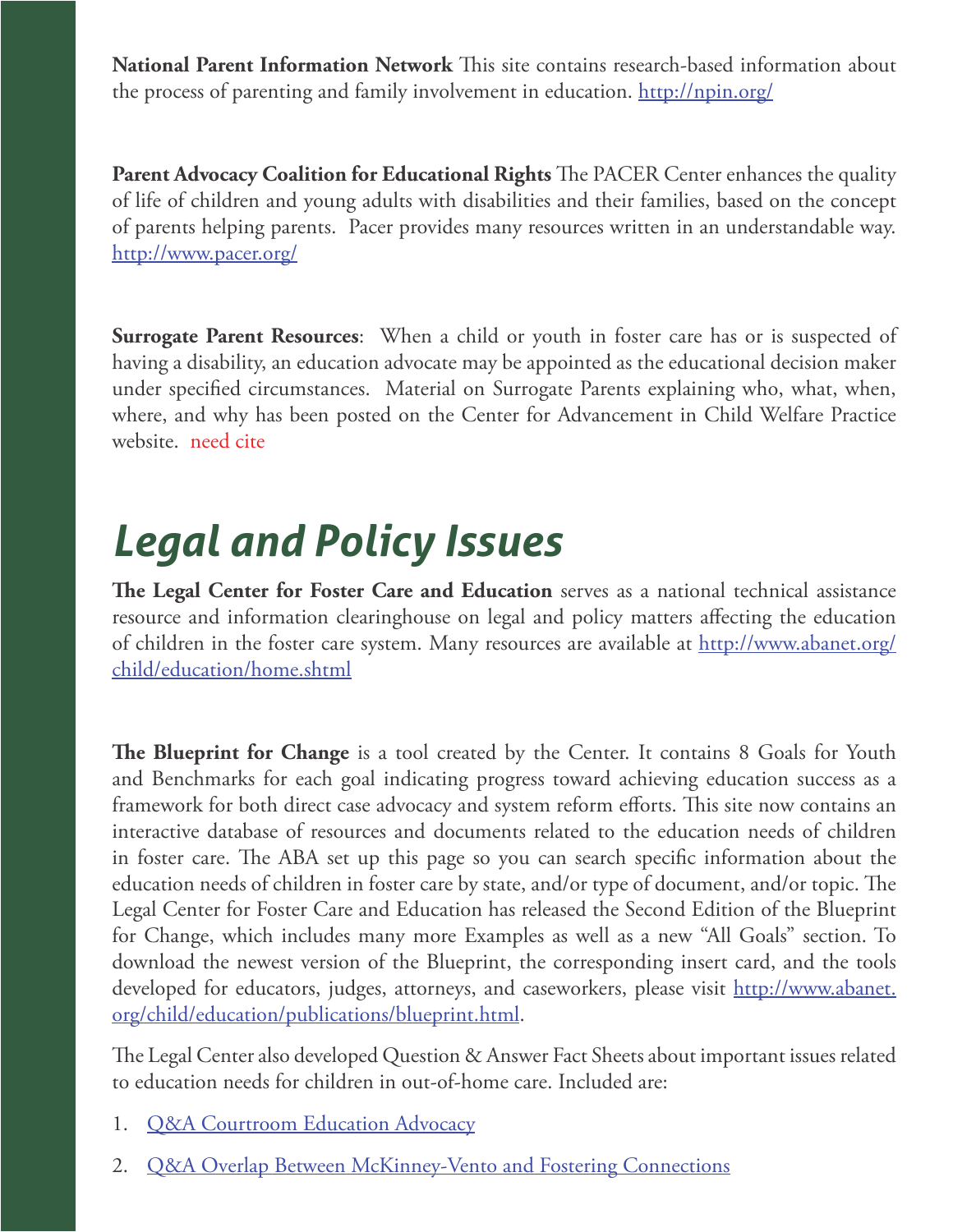- 3. [The Link Between Education and Permanency](http://www.abanet.org/child/education/publications/qa_link_to_permanency_final.pdf)
- 4. [Education for Older Youth](http://www.abanet.org/child/education/publications/qa_older_youth_final.pdf)
- 5. [Blueprint for Change: Education Success for Children in Foster Care](http://www.abanet.org/child/education/publications/qa%5fblueprint%5ffor%5fchange%5ffinal.pdf)
- 6. [Credit Transfer and School Completion](http://www.abanet.org/child/education/publications/qa%5fcredit%5ftransfer%5ffinal.pdf)
- 7. [Head Start and Early Head Start](http://www.abanet.org/child/education/publications/qa%5fheadstart%5ffinal.pdf)
- 8. [Surrogate Parent Programs](http://www.abanet.org/child/education/publications/qa%5fsurrogate%5fparent%5ffinal.pdf)
- 9. ["Awaiting Foster Care Placement" and McKinney-Vento](http://www.abanet.org/child/education/publications/qa%5fafcp%5ffinal.pdf)
- 10. [Mobility and Special Education](http://www.abanet.org/child/education/publications/qa%5fmobility%5ffinal.pdf)
- 11. [Child and Family Service Reviews and the Well Being Education Outcome](http://www.abanet.org/child/education/publications/qa%5fcfsr%5ffinal.pdf)
- 12. [No Child Left Behind and Children in Out-of-Home Care](http://www.abanet.org/child/education/publications/qa%5fnclb%5ffinal.pdf)
- 13. [Data Collection](http://www.abanet.org/child/education/publications/qa%5fdata%5ffinal.pdf)
- 14. [Fostering Connections to Success and Increasing Adoptions Act of 2008 \(H.R. 6893\)](http://www.abanet.org/child/education/publications/qa%5ffostering%5fconnections%5ffinal.pdf)  [Education Provisions](http://www.abanet.org/child/education/publications/qa%5ffostering%5fconnections%5ffinal.pdf)
- 15. [Tuition Waivers for Post-Secondary Education](http://www.abanet.org/child/education/publications/qa%5ftuition%5fwaiver%5ffinal.pdf)
- 16. [Information Sharing](http://www.abanet.org/child/education/publications/qa%5finformation%5fsharing%5ffinal.pdf)
- 17. [Courtroom Education Advocacy](http://www.abanet.org/child/education/publications/qa_courtroom_advocacy_final.pdf)
- 18. [Overlap Between McKinney-Vento and Fostering Connections](http://www.abanet.org/child/education/publications/qa_fc_and_mv_overlap_final.pdf)

#### *Youth Involvement or Self Determination*

**On Your Own But Not Alone**. A handbook to empower Florida youth leaving foster care. From the Bar-Youth Empowerment Project with Florida's Children First, Inc. [http://](http://centerforchildwelfare.fmhi.usf.edu/kb/indliv/OnYourOwnButNotAlone.pdf) [centerforchildwelfare.fmhi.usf.edu/kb/indliv/OnYourOwnButNotAlone.pdf](http://centerforchildwelfare.fmhi.usf.edu/kb/indliv/OnYourOwnButNotAlone.pdf)

**Navigating Your IEP: Are you on the right track towards your future?** This guide from the Florida Youth Council is written by youth for youth. It explains what the Individual Education Plan (IEP) is, why it is important, and how students with disabilities can take charge of their IEP process. [http://www.familycafe.net/images/stories/pdffiles/navigating%20your%20](http://www.familycafe.net/images/stories/pdffiles/navigating your iep 2-25-10.pdf) [iep%202-25-10.pdf](http://www.familycafe.net/images/stories/pdffiles/navigating your iep 2-25-10.pdf)